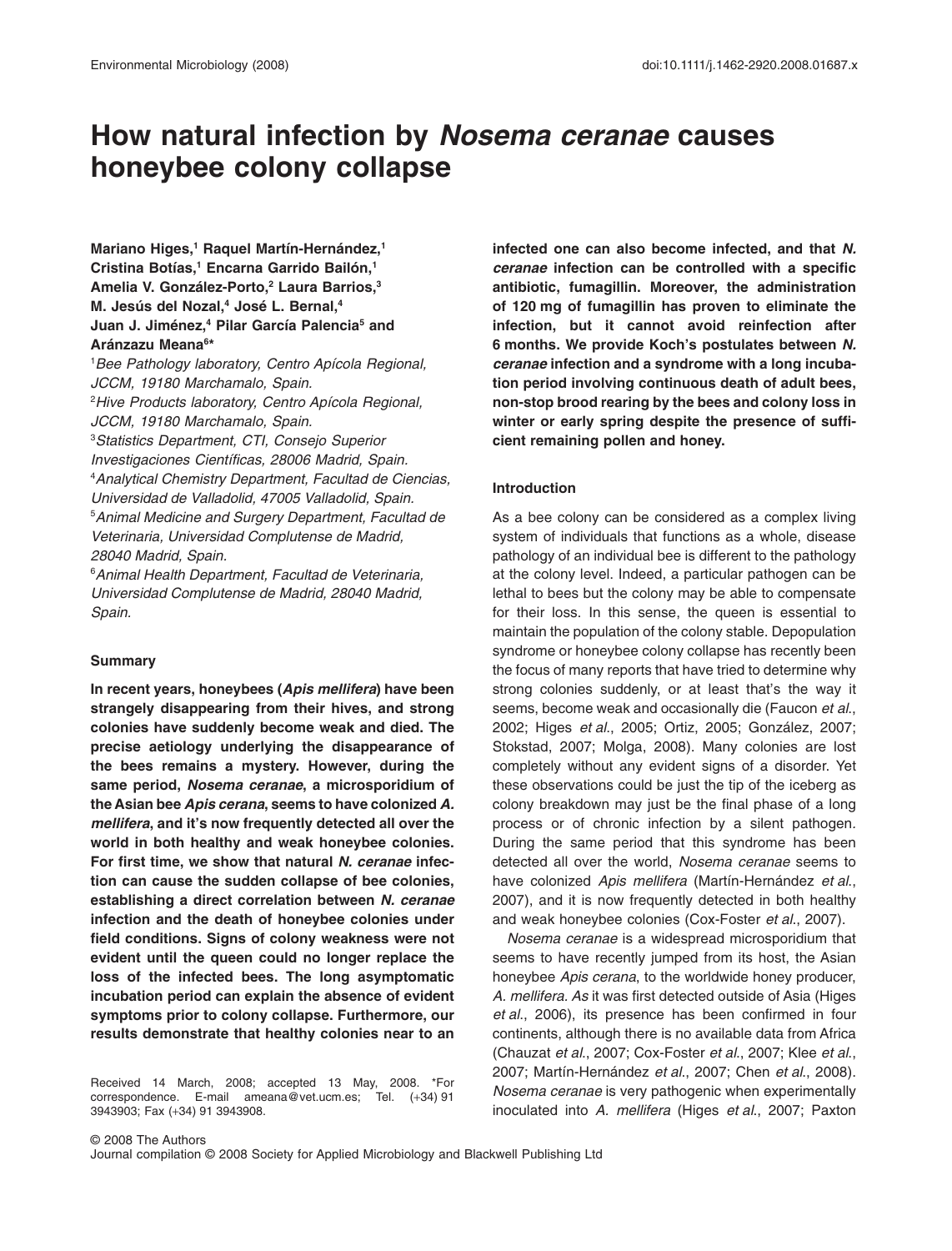**Fig. 1.** Clinical monitoring of *N. ceranae* natural infection.

A. Dynamics of natural *N. ceranae* infection of a model colony and the phases of nosemosis. Percentage of *N. ceranae*-infected bees (*n* = 30), mean spore count  $(n = 30)$  and number of combs covered by brood or bees in the B255 colony.

B. Dynamics of the natural infected *N. ceranae* B111 colony and the phases of nosemosis.

C. Colony collapse of untreated colonies (B255, B111) and nuclei (CN1–CN5, NSN1–NSN4) could occur in the cold or warm season. Box plots display differences in the percentage of infection and spore counts between dead bees collected when colonies collapsed during the warm (April to May,  $n = 6$ ) or cold (November to February,  $n = 5$ ) months in the Spanish climatic conditions. The horizontal line within each box marks the median.  $\ast$  indicates collapse of the colony. FB, forager bees; IB, interior bees.

*et al*., 2007), and natural infection has been associated with a syndrome of gradual depopulation, copious colony death in autumn or winter and poor honey production. In fact, the risk of colony depopulation is six times higher in colonies infected with *N. ceranae* than in uninfected ones (Martín-Hernández *et al*., 2007).

Here, we show the pathological repercussion of *N. ceranae* infection of colonies and its clinical evolution until the colony dies. We have not only analysed the natural infection of *N. ceranae*, but also demonstrate the transmission of the disease to nearby uninfected hives and the effect of fumagillin (as Fumidil B) in controlling the infection.

# **Results and discussion**

## *Clinical monitoring*

Once the presence of spores from *Nosema* spp. was detected microscopically in a productive honeybee colony (B255) in the experimental apiaries of CAR, the species was identified as *N. ceranae* and this was confirmed throughout the study (Accession Number DQ 329034). Infection was transmitted to another uninfected colony (B111) and 13 uninfected nuclei within 3 months, while another nucleus was infected after 5 months of exposure.

From the outset, it was difficult to define the health status of a colony following infection as no classic signs of nosemosis were evident (OIE, 2004). As the mean spore count fluctuates greatly from the start to the end of the disease in interior bees (Fig. 1A), this is not a reliable measure of a colony's health when bees are infected with *N. ceranae* (CATPCA analysis, Fig. S1). Indeed, *Nosema* infection cannot be assessed at the colony level on the basis of bees sampled from the brood nest (El-Shemy and Pickard, 1989). In fact, the proportion of forager bees infected with *N. ceranae* was the only useful indicator of the extent of disease in the colony (Pearson  $r = -0.8$ ,  $P = 0.001$ ) and like the spore count, foragers were always more infected than interior bees. The more foragers infected, the smaller the number of brood combs and the fewer frames full of bees (Pearson, *P* = 0.001, CATPCA, Fig. S1). This relationship did not hold for the proportion of infected interior bees or the spore counts. The dynamics of bees and brood combs were related to the proportion of infected foragers and the maximum mean temperatures (regression stepwise: adjusted R2: 0.702). No statistical differences could be established with other meteorological parameters.

Four Phases of natural *N. ceranae* infection were determined (Fig. 1A). Each of the phases of clinical nosemosis were observed in the whole colonies (number of combs = 10 or higher, if honey is going to be collected and an upper box is on the brood chamber box then  $n = 20$ ), although they were milder in the B111 hive probably because of its infection in summer and not in spring. Nuclei only displayed three phases probably because of the fact that the nuclei had fewer combs and consequently, a smaller bee population. At the outset, infected colonies looked similar to those of other uninfected hives, at least from the spring to early autumn months, without any sign of disease. This was defined as Phase 1 or the 'asymptomatic' phase. Fewer than 60% of foragers were infected (*n* = 30) and mean spore counts never rose above one million. Next phase was considered as Phase 2 or the 'replacement' phase and started when unusual colony behaviours were detected (for this region) when the queen continued to lay eggs throughout the winter months (brood area around 125 cm<sup>2</sup>). The fact that this phase took place in winter when the number of newborn bees is low could explain why the percentage of foragers and mean spore counts were always higher than in Phase 1.

The third phase started the following spring when the colonies built up rapidly and the queens laid so many eggs that almost every comb was full of brood. Clinical parameters (forager infection, spore counts) were similar to Phase 1 and as a result of the increasing bee population, this Phase 3 was named as the 'false recovery' phase. The bee population had built up in such a way that swarming seemed imminent but it never happened. The egg-laying 'fever' went on until the autumn when sudden depopulation (fewer than 40% of frames covered with bees) was observed and the brood reached a minimum, defining the fourth 'depopulation' phase. In this phase, the bees were very active but 2 months later, the queen was found dead and surrounded by only young bees that probably died because of the cold (breakdown or collapse, Table 1). Pollen and honey stores were present and even then, a tiny brood spot of capped brood cells was detected in most colonies.

Only in the fourth phase were more than 40% of the interior bees infected with a much higher proportion of infected foragers (like Phase 2).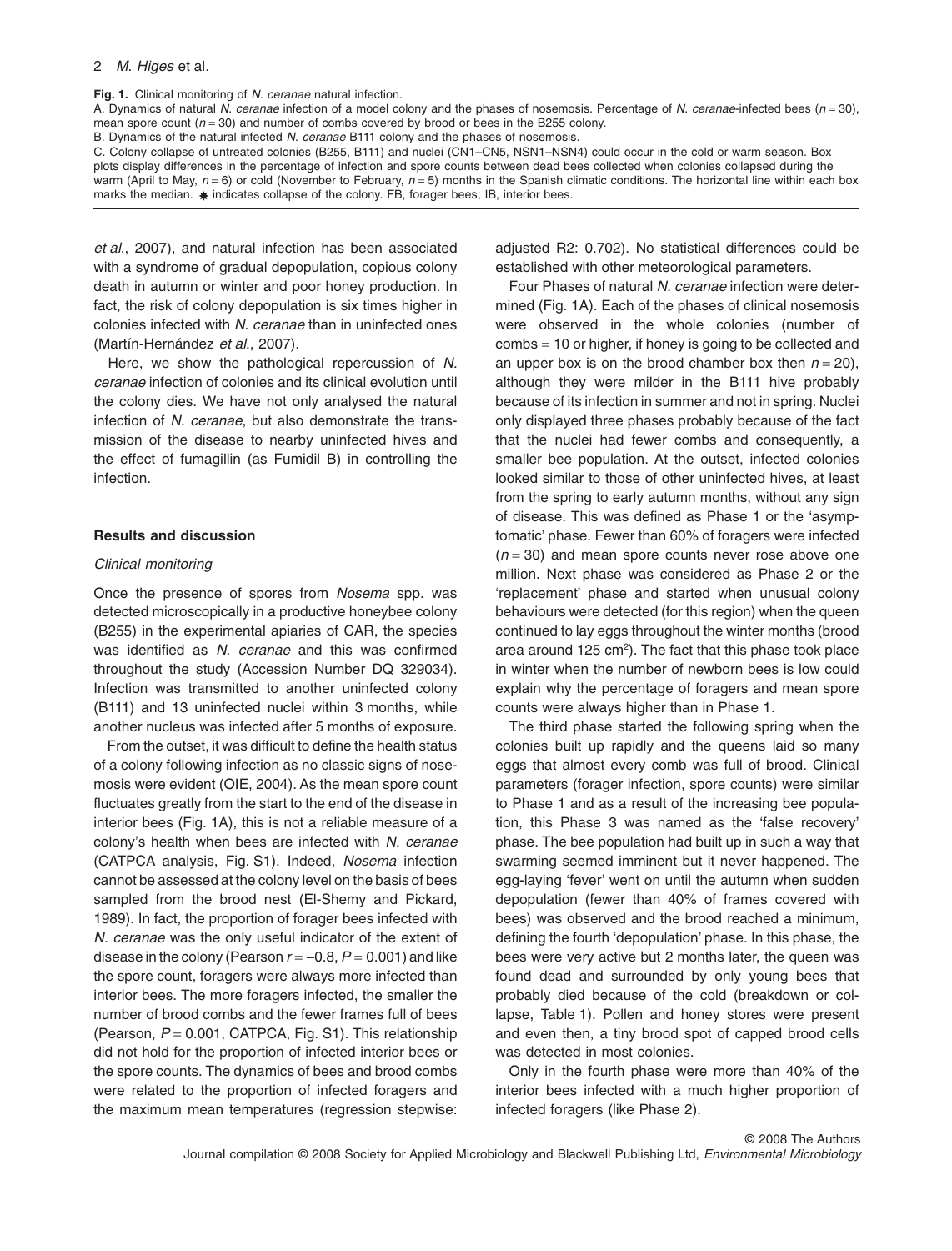

© 2008 The Authors Journal compilation © 2008 Society for Applied Microbiology and Blackwell Publishing Ltd, *Environmental Microbiology*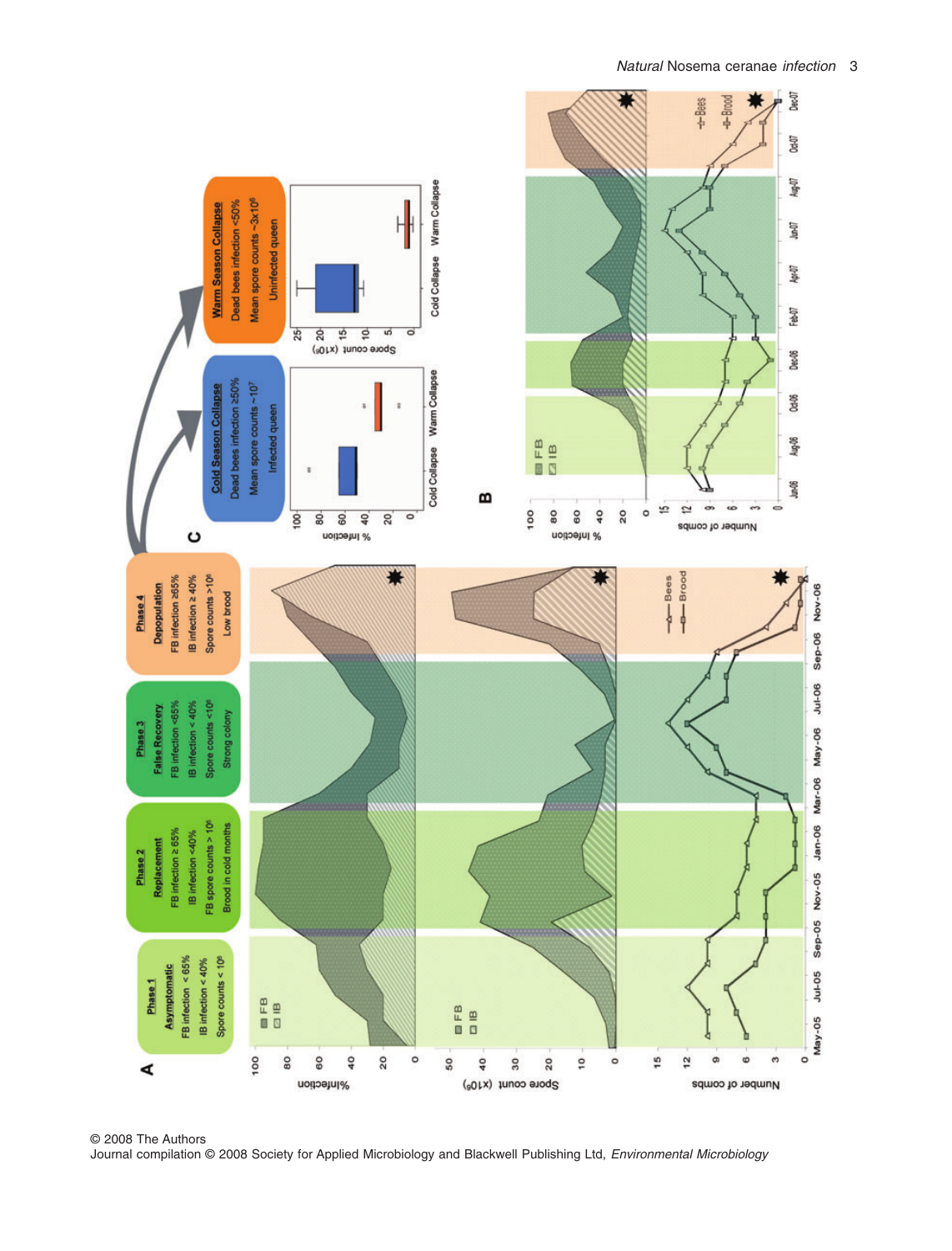## 4 *M. Higes* et al.

| Colony                | Brood cells | Bees | % Infection on<br>worker bees | N. ceranae (spores/bee)<br>Worker bees (mean) | Queen                |
|-----------------------|-------------|------|-------------------------------|-----------------------------------------------|----------------------|
| Cold season breakdown |             |      |                               |                                               |                      |
| <b>B255</b>           | 100         | 133  | 50                            | $12.75 \times 10^{6}$                         | $0.2 \times 10^{6}$  |
| <b>B111</b>           | 241         | 231  | 51                            | $10.8 \times 10^{6}$                          | $0.1 \times 10^{6}$  |
| CN <sub>6</sub>       | 50          | 13   | 90                            | $21 \times 10^6$                              | $0.21 \times 10^{6}$ |
| CN <sub>9</sub>       | 250         | 33   | 65                            | $25 \times 10^6$                              | Not found            |
| <b>CN10</b>           | 350         | 65   | 50                            | $11.9 \times 10^{6}$                          | $0.4 \times 10^{6}$  |
| Warm season breakdown |             |      |                               |                                               |                      |
| CN <sub>7</sub>       | 0           | 350  | 44                            | $1.1 \times 10^{6}$                           | < 50000<br>$(PCR+)$  |
| CN <sub>8</sub>       | 400         | 150  | 30                            | $1 \times 10^6$                               | Negative             |
| NSN <sub>1</sub>      | 200         | 350  | 15                            | $0.25 \times 10^{6}$                          | < 50000<br>$(PCR+)$  |
| NSN <sub>2</sub>      | 1200        | 1081 | 35                            | $3.5 \times 10^6$                             | Negative             |
| NSN <sub>3</sub>      | 500         | 512  | 30                            | $2 \times 10^6$                               | Negative             |
| NSN4                  | 0           | 0    | Not found                     | Not found                                     | Not found            |

Cold season breakdown from December to February; warm season breakdown from April to June. B255 and B111 hives and CN6–CN10 nuclei were treated and sampled monthly, while NSN1–NSN4 were nuclei not treated and not sampled till they were dead.

The dynamics of the B111 and B255 colonies were very similar. Hive B111 (Fig. 1B) was infected in summer and so, the first asymptomatic phase lasted for the 3 months of autumn and with fewer than 50% of the foragers infected, the second phase started in winter with fewer foragers infected than in hive B255 and more brood (three brood combs *versus* 1 in B255). This delayed infection coupled with enhanced replacement could explain the lower proportion of infected interior or forager bees. During the next spring and early summer (about a year after infection), false recovery was evident through the presence of brood in the combs of the upper box in June. However, again the colony did not swarm and from this 3rd phase of false recovery, the colony displayed clear signs of depopulation (Phase 4) and death was imminent.

All the untreated nuclei (CN6–CN10, NSN1–NSN4) had brood combs throughout the study until they collapsed

(Fig. 1C) and at least one comb with brood was found even during the coldest months (December–February, Fig. 2A). Breakdown occurred in all the untreated nuclei (CN6– CN10, NSN1-NSN4) and none of the nine nuclei wintered. Maybe because of the smaller population (the nuclei had only 5 combs instead of 10), Phase 3 of false recovery was not seen and from Phase 2 they went directly to Phase 4 of depopulation and death. While some died in the winter, the remaining nuclei did so in the early spring, generally after a much shorter incubation period than in the whole colonies and reaching the depopulation phase 3–5 months after infection. Like whole colonies, collapse occurred in a 2 month period and again, more than 80% of the foragers (Table S1) were infected and fewer than 40% of the combs  $(n=5)$  were full of bees.

Two ways of collapse were established that could be related to the moment in which the colonies or nuclei died



**Fig. 2.** Experiment 1: response trials with Fumidil B treatment in natural *N. ceranae*-infected nuclei. Mean dynamics of brood combs and bee combs, and the mean percentage infection of interior bees (*n* = 30) and foragers (*n* = 30) in (A) untreated (*n* = 5) and (B) fumagillin-treated  $(n=5)$  nuclei (error bars as mean  $\pm$  SD). Shaded areas indicate the moment of application (fumagillin in treated nuclei and syrup in untreated  $ones)$ .  $\ast$  indicates collapse of the untreated colonies.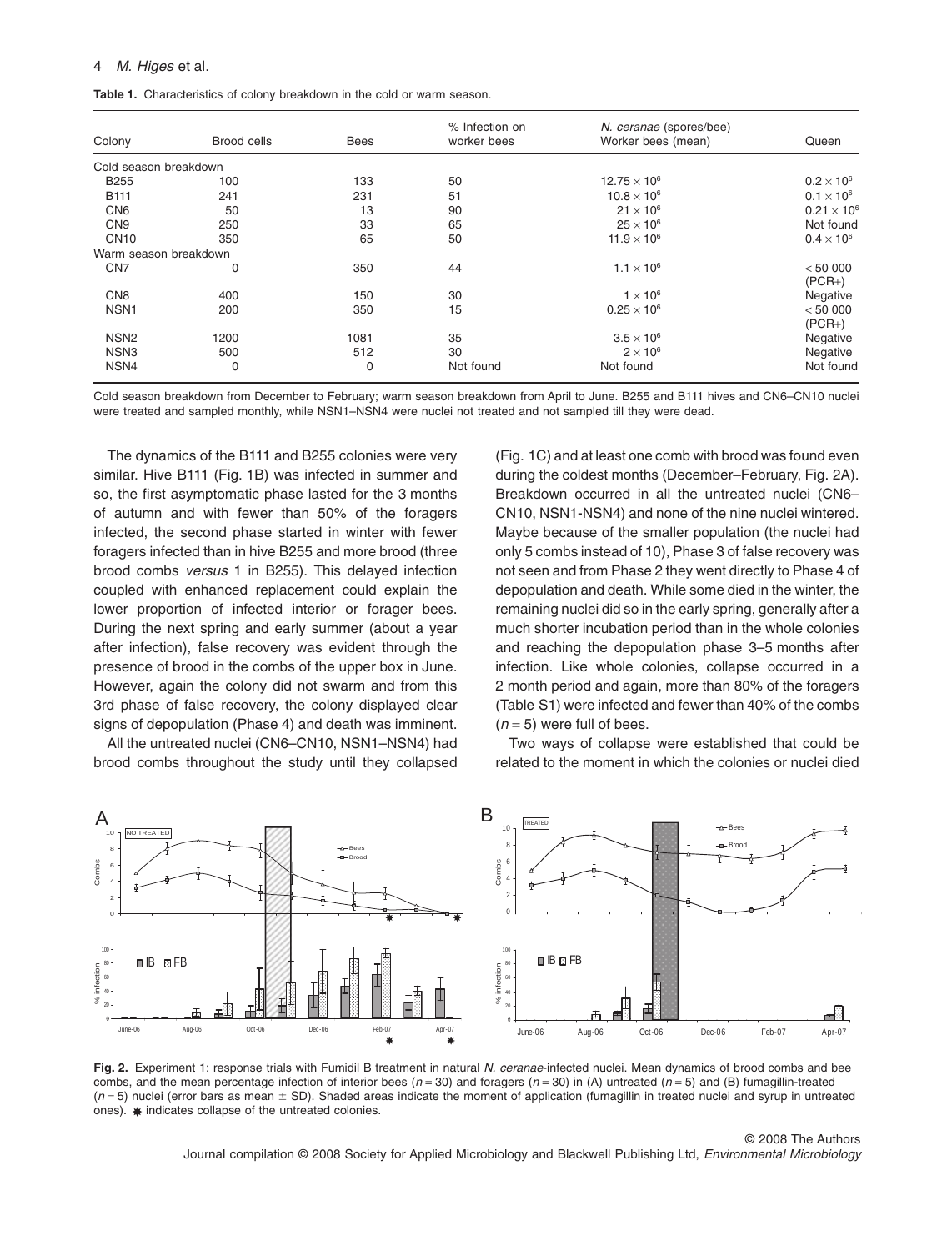

**Fig. 3.** Microscopy images of an infected bee ventriculus and *N. ceranae* stages.

A. Representative example of infected epithelial cells filled with different stage parasites. A predominance of basophilic mature spores in the apical cytoplasm is seen, the bottom of the cytoplasm is full of more vegetative parasites (MS, mature spore; N, nucleus; IS, immature stage; V, vacuole). Toluidine blue staining  $(20 \times$  magnification).

B. Infected epithelial cells with breakage of the cell plasma membrane at the base of the brush border. Brightly stained nucleus displaced apically and vacuolar basal degeneration were evident in the enlarged parasitized cells (4000 $\times$  magnification).

C. Detail of an extruded spore inside an infected cell indicating that intracellular germination of spores takes place (60 000x magnification).

(Fig. 1C, Table 1). When collapse occurred during the cold months, more than 50% of the bees found dead inside the hive were infected, the mean spore count in these bees was always higher than 10 million, and the queens (when found) were infected. However, when collapse occurred later in early spring, the percentage of infection and mean spore counts were lower. Moreover, under these circumstances, the queens were usually uninfected or infection could only be detected by PCR. Probably, the differences between these two cases reflect the quantity of old and young bees in each season. In early spring, the proportion of newborn uninfected bees will reduce the infection parameters, thereby delaying the infection of the queen (Table 1).

Similar pathological lesions were seen in samples from dead or dying bees collected from the ground of a *Lavandula latifolia* crop and in infected bees collected from hives throughout the year, even in the summer months. Cells all along the ventriculus epithelium were infected (Fig. 3), showing comparable alterations to those described experimentally (Higes *et al*., 2007), and intracellular germination was also seen. Indeed, there was evidence of epithelial cell degeneration and extensive lysis. The heavily infected cells may either be dead or dying, which will eventually lead to the early death of the infected worker bees as a result of starvation (Liu, 1984). Although pathological features due to *N. ceranae* closely resembled those of *N. apis*, some clinical signs usually associated with *N. apis* infection were not observed, such as crawling

bees, dysentery evidenced by the presence of fecal spots in the hive or supersedure of the queen. Foragers collected in lavender crop were infected with a mean of 21 million *N. ceranae* spores per bee. This demonstrates that some heavily infected foragers did not return to the hive.

The age at which worker honeybees begin foraging varies under different colony conditions and the age at which foraging commences seems to be delayed in the presence of foragers (Huang and Robinson, 1996). Thus, when the number of foragers is depleted, the age of onset of this behaviour drops (Huang and Robinson, 1996; Amdam and Omholt, 2003). Infestation by *Varroa destructor* mite was recently proposed to influence the flight behaviour of forager bees such that they might not return to the colony (Kralj and Fuchs, 2006). This effect was interpreted as an adaptative behaviour of the bees to expel the pathogens from the colony, a process known as 'suicidal pathogen removal'. In a other interpretation of data, the death due to *N. ceranae* could be a sudden event or a debilitating process by which bees cannot return to the hive. This population must be replaced by interior bees, which presumably start flying some days earlier than usual, as previously associated to *N. apis* infection (Hassanein, 1953). Once the queen cannot compensate for the loss of foragers, depopulation becomes evident and death is forthcoming.

Throughout the period studied, no adult or brood diseases were diagnosed, no other parasites were detected and Israeli acute paralysis virus (IAPV), a virus that was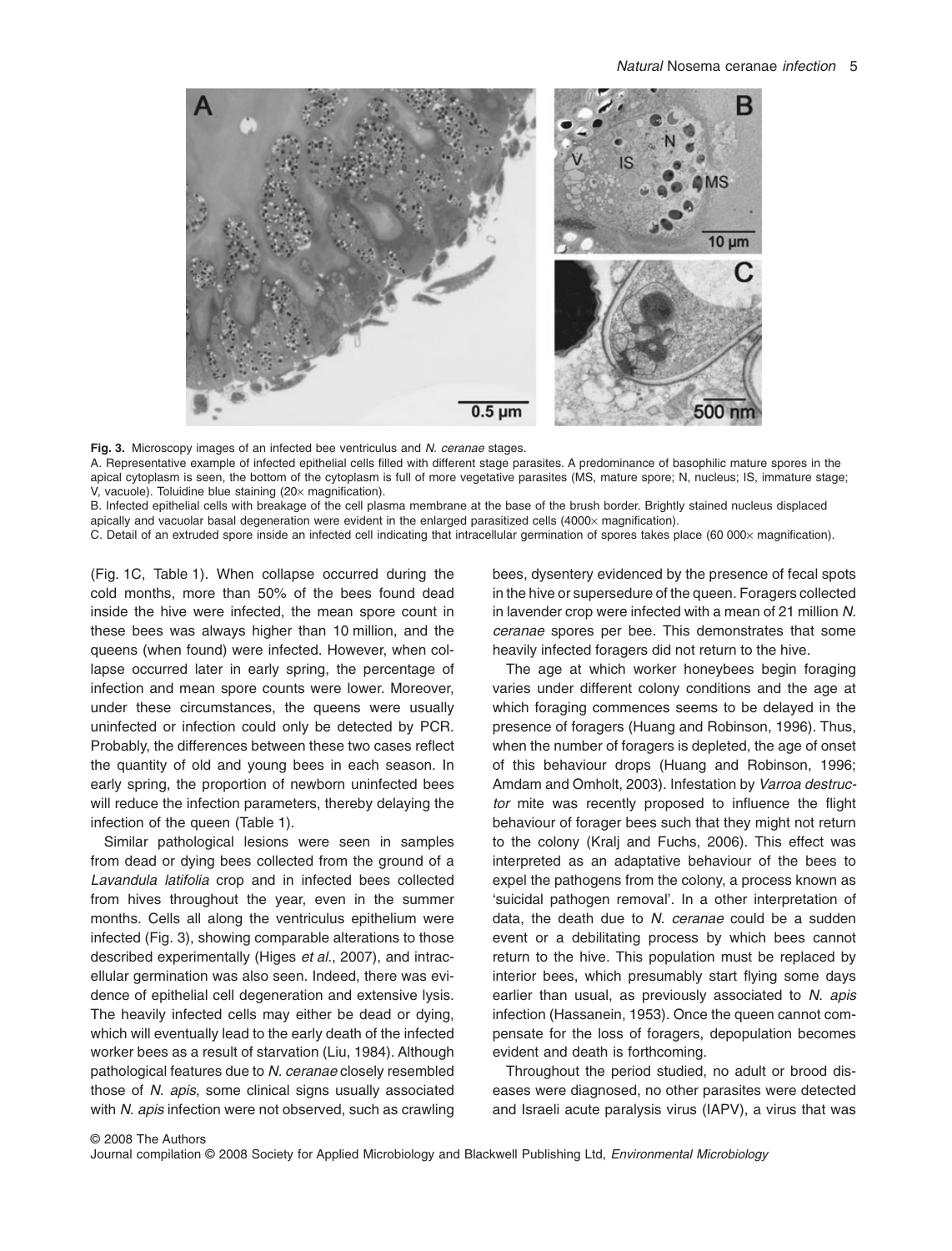#### 6 *M. Higes* et al.

**Table 2.** Samples from untreated nuclei were taken on the collapse date and samples from the treated ones were collected when the last untreated nuclei collapsed (April 2007).

| Colony           | <b>CBPV<sup>a</sup></b> | <b>ABPV</b>      | <b>DWV</b>       | <b>SBV</b> | <b>KBV</b> | <b>BQCV</b> | <b>IAPV</b> |
|------------------|-------------------------|------------------|------------------|------------|------------|-------------|-------------|
| CN <sub>1</sub>  | <b>ND</b>               | <b>ND</b>        | <b>ND</b>        | <b>ND</b>  | <b>ND</b>  | <b>ND</b>   | <b>ND</b>   |
| CN <sub>2</sub>  | <b>ND</b>               | <b>ND</b>        | Positive         | <b>ND</b>  | <b>ND</b>  | <b>ND</b>   | <b>ND</b>   |
| CN <sub>3</sub>  | Positive                |                  |                  |            |            |             |             |
|                  | $7.26 \times 10^{6}$    | <b>ND</b>        | <b>ND</b>        | <b>ND</b>  | <b>ND</b>  | <b>ND</b>   | <b>ND</b>   |
| CN <sub>4</sub>  | Positive                |                  |                  |            |            |             |             |
|                  | $2.01 \times 10^{7}$    | <b>ND</b>        | <b>ND</b>        | <b>ND</b>  | <b>ND</b>  | <b>ND</b>   | <b>ND</b>   |
| CN <sub>5</sub>  | <b>ND</b>               | <b>ND</b>        | <b>ND</b>        | <b>ND</b>  | <b>ND</b>  | <b>ND</b>   | <b>ND</b>   |
| CN <sub>6</sub>  | Positive                |                  |                  |            |            |             |             |
|                  | $6.05 \times 10^{6}$    | <b>ND</b>        | Positive         | <b>ND</b>  | <b>ND</b>  | Positive    | <b>ND</b>   |
| CN <sub>7</sub>  | <b>ND</b>               | <b>ND</b>        | <b>ND</b>        | <b>ND</b>  | <b>ND</b>  | <b>ND</b>   | <b>ND</b>   |
| CN <sub>8</sub>  | <b>ND</b>               | <b>ND</b>        | Positive         | <b>ND</b>  | <b>ND</b>  | <b>ND</b>   | <b>ND</b>   |
| CN <sub>9</sub>  | <b>ND</b>               | <b>ND</b>        | Positive         | <b>ND</b>  | <b>ND</b>  | <b>ND</b>   | <b>ND</b>   |
| <b>CN10</b>      | <b>ND</b>               | <b>ND</b>        | <b>ND</b>        | <b>ND</b>  | <b>ND</b>  | <b>ND</b>   | <b>ND</b>   |
| <b>B255</b>      |                         |                  |                  |            |            |             |             |
| <b>July 2006</b> | Positive                | <b>ND</b>        | Positive         | <b>ND</b>  | <b>ND</b>  | <b>ND</b>   | <b>ND</b>   |
| October 2006     | Positive                |                  |                  |            |            |             |             |
|                  | $2.29 \times 10^{5}$    | <b>ND</b>        | Positive         | <b>ND</b>  | <b>ND</b>  | <b>ND</b>   | <b>ND</b>   |
| December 2006    | Positive                |                  |                  |            |            |             |             |
|                  | $6.05 \times 10^{6}$    | <b>ND</b>        | Positive         | <b>ND</b>  | <b>ND</b>  | <b>ND</b>   | <b>ND</b>   |
| B111             |                         |                  |                  |            |            |             |             |
| October 2006     | <b>ND</b>               | <b>ND</b>        | <b>ND</b>        | <b>ND</b>  | <b>ND</b>  | <b>ND</b>   | <b>ND</b>   |
| <b>June 2007</b> | <b>ND</b>               | <b>ND</b>        | <b>ND</b>        | <b>ND</b>  | <b>ND</b>  | <b>ND</b>   | <b>ND</b>   |
| November 2007    | <b>ND</b>               | <b>ND</b>        | <b>ND</b>        | <b>ND</b>  | <b>ND</b>  | <b>ND</b>   | <b>ND</b>   |
| Colony           | NSN <sub>1</sub>        | NSN <sub>2</sub> | NSN <sub>3</sub> | NSN4       |            |             |             |
| <b>IAPV</b>      | <b>ND</b>               | Positive         | <b>ND</b>        | <b>ND</b>  |            |             |             |

**a.** Quantitatively analysed.

Samples were taken from B255 and B111 at different times.

ND, not detected; KBV, Kashmir bee virus; SBV, sacbrood virus; ABPV, acute bee paralysis virus; BQCV, black queen cell virus.

only identified in one of the nuclei studied, was not isolated in B255 bees, (Table 2). Indeed, this is the first report of IAPV in Spain. This virus was previously proposed as a CCD marker (Cox-Foster *et al*., 2007); however, it is not prevalent in our studies and it was not associated with colony collapse. The microsporidium may have some influence on other viruses, as the epithelial lesions caused by the parasite reduce the natural resistance that the intestinal barrier provides against viral infection. Many viruses have been associated with *N. apis* infection (revised by Chen and Siede, 2007), possibly because of the cytopathogenic effect that facilitates transenteric viral infection. The absence of clinical signs related to viruses suggests that infection was covert or latent.

Although some viruses were detected by PCR in B255 and in six nuclei, B111 and four nuclei were negative and no relationship could be established between the presence of these viruses and collapse (Table 2). Chronic bee paralysis virus (CBPV) and deformed wing virus (DWV) viruses were always detected in B255, although there were no phenotypic signs of these infections at any moment. Indeed, the genomic load of the CBPV virus after colony death was about 20 million times lower than that necessary to produce symptoms in the nervous system (Blanchard *et al*., 2007). Furthermore, CBPV, DWV and BQCV were also detected in another six nuclei

studied. While gut tissue may be a major reservoir for DWV (Chen *et al*., 2006), virus particles were not detected in any intestinal sample studied by transmission electron microscopy (TEM).

The residue analysis of 40 compounds (Table S2) demonstrated that the bees from all the colonies were not exposed to any pesticides. The pollen availability, its diversity and the presence of more than enough stored pollen at the time of breakdown (Table S3) were demonstrated by palynological studies. Moreover, neither sunflower nor corn crops, previously related with large decreases in the population of bee colonies (Laurent and Rathahao, 2003), were close to the location of the hive, as reflected by the complete absence of these pollens in the samples analysed (Table S3). The presence of pollen is directly related with the beekeeping flora and indicates the botanic resources available monthly throughout the study. Twenty different taxa were found indicating high pollen diversity and availability in foraging areas. The blooming period of the different taxa identified indicated that the bees had access to sufficient flowers throughout the year, except in January.

## *Experiment 1: response trial in nuclei*

In Experiment 1, fumagillin proved to be 100% effective in controlling *N. ceranae* when the bee colonies are nuclei.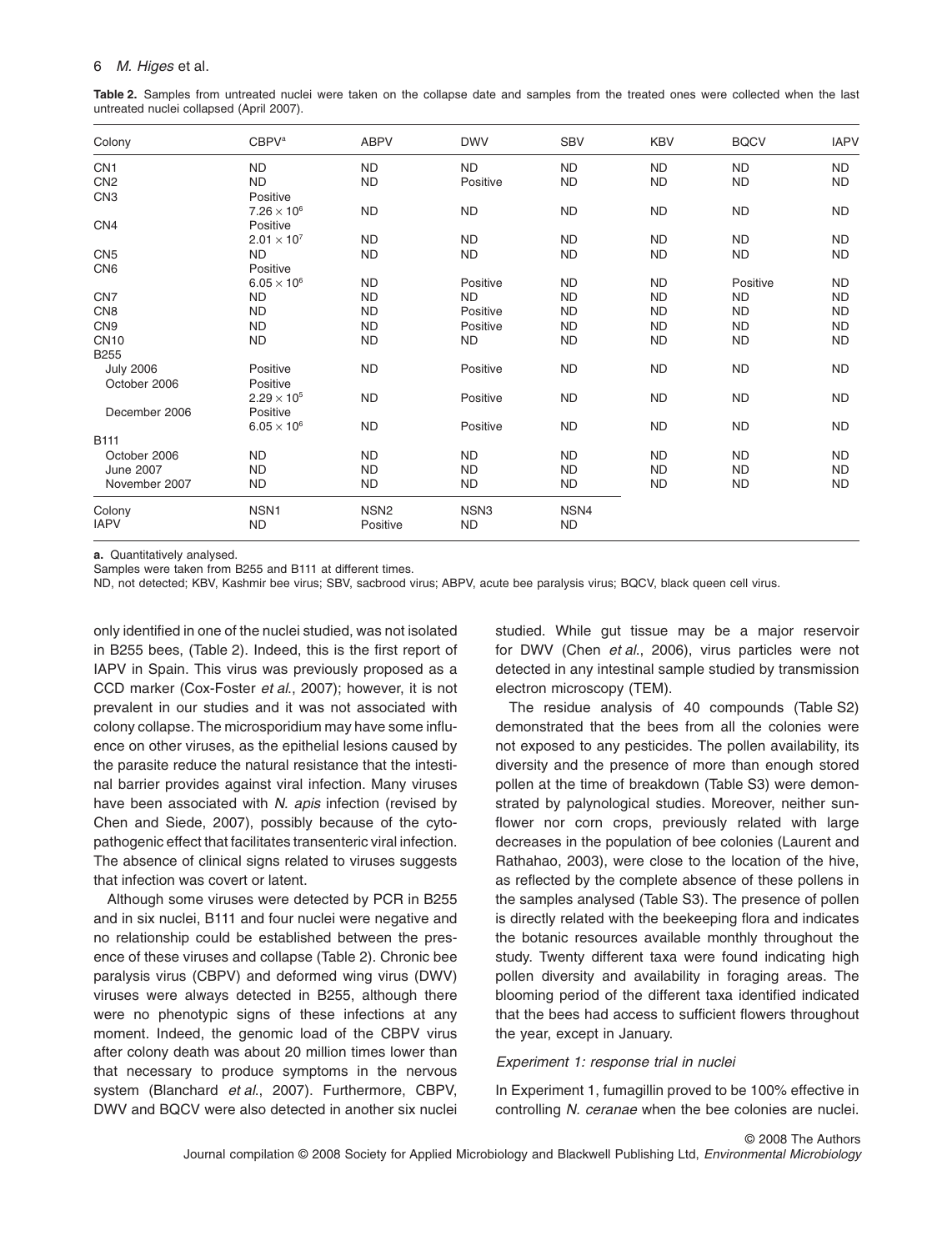#### **Table 3.** Experiment 2: colony response trial.

|                    |    | Intervention        | Colonies positives to N. ceranae or death |                            |                           |                         |                              |
|--------------------|----|---------------------|-------------------------------------------|----------------------------|---------------------------|-------------------------|------------------------------|
| Group              | n  |                     | 30.10.06 <sup>a</sup>                     | 15.12.06                   | 26.04.07                  | 26.09.07                | Nosemosis status 11.11.07    |
| Positive treated   | 18 | Fumagillin (120 mg) | 18                                        |                            | 5                         | 18                      | 18 in Phase 1                |
| Positive untreated | 15 | Syrup               | 15                                        | 13 <sup>b</sup><br>2 death | 6<br>7 death <sup>c</sup> | 2<br>4 death $\epsilon$ | 1 in Phase 2<br>1 in Phase 4 |
| Negative untreated | 17 | Syrup               | 0                                         | 5                          | 17                        | 14                      | 4 in Phase 2<br>5 death      |

**a.** Pre-treatment.

**b.** Two colonies infected by *N. ceranae* and *N. apis*.

**c.** One colony infected by *N. ceranae* and *N. apis.*

Treatments (fumagillin as Fumidil· B in treated colonies and syrup in non-treated ones) were applied as described in the *Experimental procedures*. The first sampling of apiaries was made on the 30 October 2006, a day before the application of treatment. Nosemosis status represents the number of colonies according to the phases described in Fig. 1.

All treated nuclei (Fig. 2B) wintered in good health and the queens stopped laying eggs for 1 or 2 months. Indeed, these nuclei became colonies with 10 combs full of bees that developed until the next spring when they were again infected (6 months after treatment). By contrast, all the untreated nuclei had brood combs throughout the study until they died (CN6–CN10, Fig. 2A). Breakdown occurred in all the untreated nuclei (CN6–CN10, NSN1– NSN4). Furthermore, although the queen continued laying eggs during the cold months, these nuclei never developed into a whole colony. Significant differences were observed from November 2006 (brood combs) and December 2006 (bee combs). None of the treated nuclei had brood for a month or two during the cold months.

#### *Experiment 2: colony response trial*

In the Experiment 2 (Table 3), fumagillin treatment again controlled *N. ceranae* infection in standard size colonies. Treated hives were infected a year after the treatment had been applied and in that moment, they were clinically in Phase 1 (Fig. S2). Fumagillin treatment significantly reduced the risk of depopulation (Chi-squared, *P* < 0.001) in a 1 year period and untreated colonies were always in a more advanced clinical phase or dead (Chi-squared,  $P < 0.001$ ).

Koch's postulates have been shown here for colonies, as previously confirmed in individual bees. In essence, we have extracted the pathogen, confirmed that it can be transmitted to healthy colonies inducing the disease and colony breakdown, and we have recovered *N. ceranae* from these newly infected colonies. Multiplication of the parasite occurs throughout the year with no standstill in its life cycle. Moreover, no differences in the pathological alterations to infected bees were observed in different seasons. Fumagillin treatment was a useful method to avoid colony collapse although it doesn't prevent reinfection.

Bee biology and colony dynamics are undoubtedly influenced by multiple facts, such as regional beekeeping management, health status or climate. The increasing prevalence of *N. ceranae* in the last 20 years, its spread (Cox-Foster *et al*., 2007; Klee *et al*., 2007; Martín-Hernández *et al*., 2007; Chen *et al*., 2008) and its capacity to cause colony collapse lead us to consider it as an emergent disease. Moreover, for the first time, our data provide experimental evidence of its aetiological role in the death of bees and colonies under field conditions.

## **Experimental procedure**

#### *Honeybee colonies*

The studies were performed on the experimental apiaries at the 'Centro Apícola de Marchamalo' (CAR, Spain; 40°40′57. 47′N, 03°12′3.08′W, Fig. 4). No genetically modified agricultural crops are found in the surrounding areas, nor are insecticides such as fipronil or imidacloprid used.

All the colonies (10 bee combs) and nuclei packages (5 bee combs) were analysed to confirm the absence of any bee pathology prior to their introduction into hives at the CAR apiaries. *Varroa* was controlled during the study by twice yearly treatment with amitraz (Apiva®) and flumetrin (Bayvarol®), alternating the products each year. The absence of any brood pathology was also confirmed.

# *Experimental design*

i. Clinical monitoring. The first *N. ceranae*-infected colony detected was a successful and productive colony named B255, previously used as a healthy control in various studies. The presence of the parasite was detected microscopically on the 25 May 2005, and the species was later confirmed by PCR and sequencing of the SSUrRNA gene. This colony was left untreated and from the date of detection to the final death of the colony (11 December 2006), it was monitored monthly (about colony strength, parasitic burdens, pathological studies and virological, palynological and pesticide determinations as described below).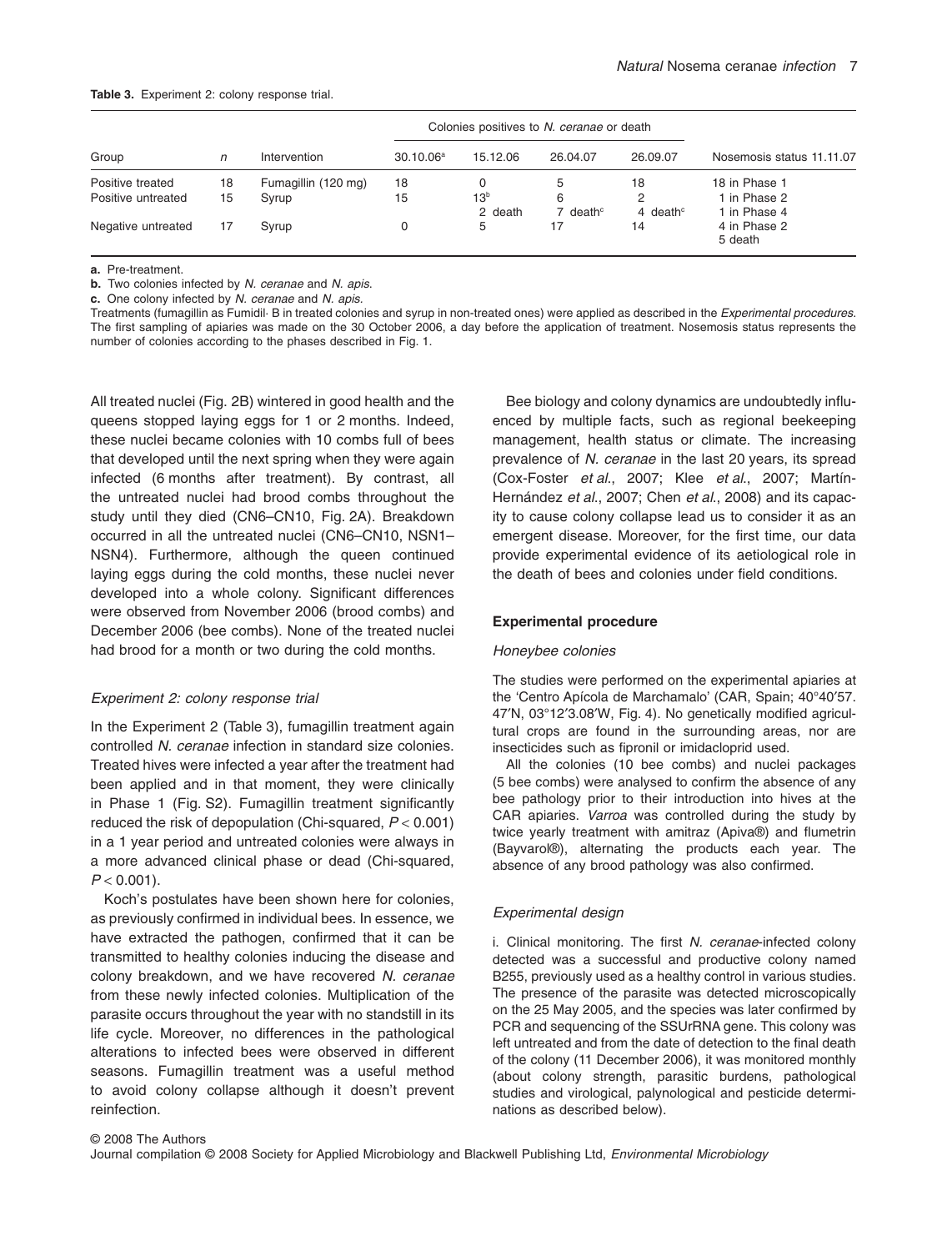

\*5 of this colonies were used as control in Experiment 1

**Fig. 4.** Diagram summarizing the distribution and location of colonies and nuclei between the different apiaries, the timecourse of sampling and infection status of *N. ceranae*.

One year after *N. ceranae* was first detected in B255 (June 2006), 14 uninfected nuclei (NSN1–NSN4; CN1–CN10) and another uninfected hive (B111) were placed close to the original hive (B255). All but four nuclei (NSN1–NSN4) were checked monthly, analysing samples in a similar manner to those of B255. These colonies (10 nuclei and B111 hive) were used to establish differences in the evolution of the clinical signs of natural infection. The remaining four nuclei were only observed visually to avoid any negative effect of manipulation on bee health and behaviour.

Once infection was confirmed, nuclei were used in an experiment designed to determine the effect of an antibiotic on the clinical evolution of nuclei through a response to treatment trial (see below).

In summer 2006 and 2007, when the bees were foraging intensively, dead bee samples were also collected from the ground from a *L. latifolia* crop situated 700 m from the apiaries 1 and 2 (Fig. 4).

ii. Experiment 1 was carried out in 10 nuclei (CN1–CN10), five of which (CN1–CN5) were treated with Fumidil B (fumagillin a.i.,  $1.5$  g colony<sup>-1</sup> in a 250 cc syrup of sugar/distilled water 50%, four treatments a week, so a total of 120 mg of fumagillin per hive). Nuclei CN6–CN10 were offered the

same syrup without the antibiotic (250 cc  $\times$  4 applications a week), and the treatments were applied from October 2006 to November 2006. Syrup, with or without Fumidil B, was placed in a plastic bag over the upper surface of brood combs and the entire content was consumed by the bees in fewer than 48 h. All colonies were checked monthly.

iii. Experiment 2. The same administration regime as in Experiment 1 was used for the entire 50 colonies, located in three experimental apiaries, to reproduce the real situation of beekeeping under field conditions. The distance that separated the three apiaries was ~500 m (Fig. 4). *Nosema* infection was diagnosed in October 2006 and 18 *N. ceranae*parasitized colonies were treated with Fumidil B in November 2006, while the other 32 colonies were left untreated as a control (13 *N. ceranae*-positive, 2 *N. apis-* and *N. ceranae*positive and 17 microsporidia-negative).

## *Sample collection and determination of colony strength*

Throughout the study, forager and interior adult bee samples were taken monthly from hives and nuclei at 12:00 at noon. Initially, the hive entrance was closed and forager bees coming from the outside were taken for 30 min. Afterwards, a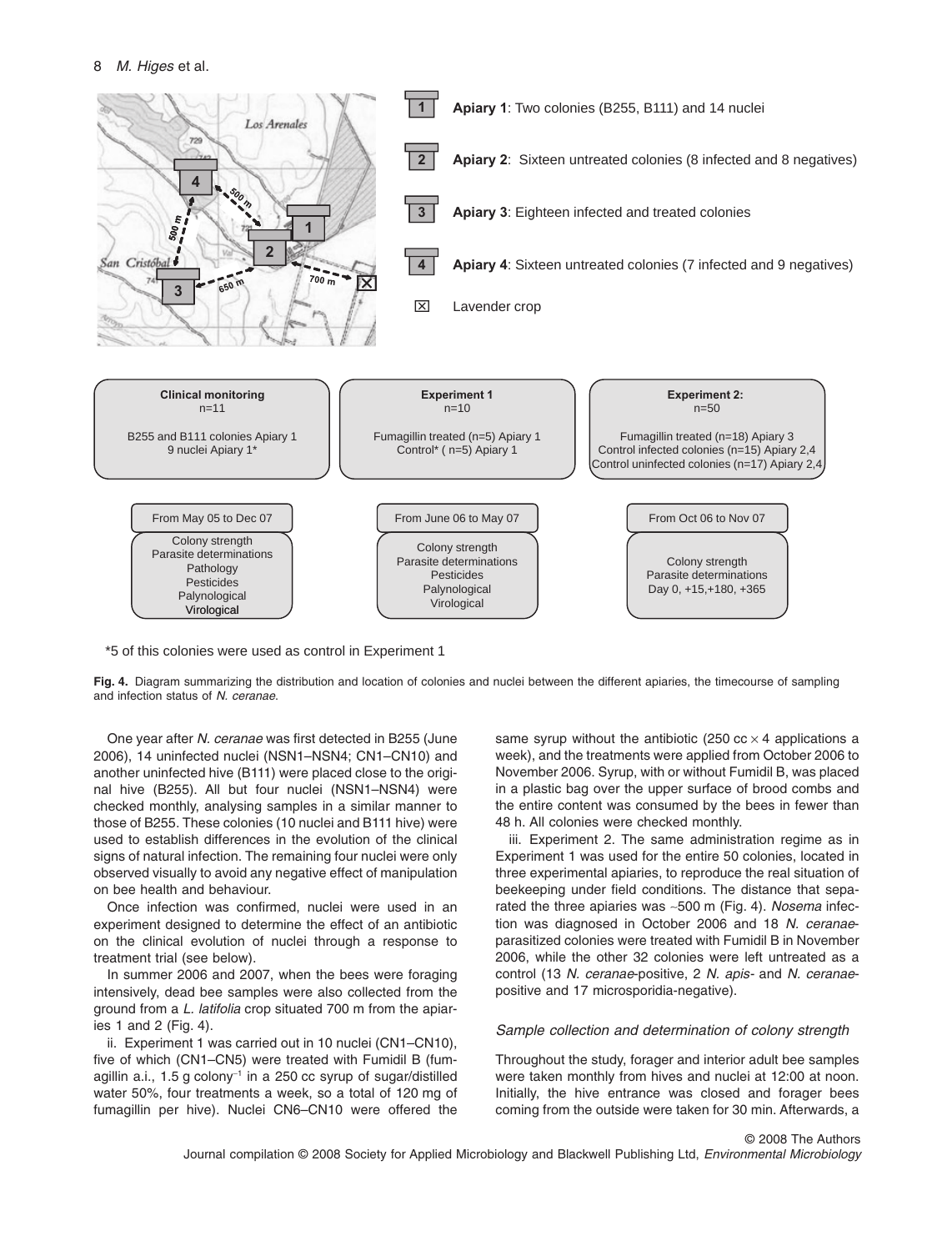sample of interior bees was taken. Stored pollen samples from the combs were also taken monthly from the nuclei and colonies. These samples were used for multi-residue and palynological analysis in order to confirm the absence of pesticides in foraged crops and the availability of pollen reserves. Honey was only sampled monthly from hive B255.

Samples of dead adult foraging honeybees were picked up from the ground in *L. latifolia* crop.

Colony strength was determined monthly by visually counting the number of combs covered with bees or brood.

# *Parasite determination*

All samples from hives and the nuclei were studied to detect the presence of *Nosema* spores, *Malpinghamoeba* cyst, *V. destructor* and *Acarapis woodi* mites in forager and interior bees according to Office International des Epizooties methods (OIE, 2004). The percentage infection and the mean *N. ceranae* spore burden were calculated in 30 interior bees and 30 foragers analysed individually and checked each month (Doull and Cellier, 1961; Pickard and El-Shemy, 1989). After dissecting the bees, the gut was placed in a sterile Epperdorf and 200 µl of ddH2O was added. After thorough grinding (Eppendorf), a drop was visualized under a microscope to detect the presence of spores (Higes *et al*., 2007). Afterwards, the 30 samples were mixed, homogenized, centrifuged and the spore count obtained. The remaining homogenate was used for PCR analysis.

Molecular diagnosis was performed monthly to identify the species in all *Nosema*-positive colonies. The analysis was performed in B255 from the 25 May 2005 to collapse on the 11 December 2006, and the nuclei were monitored monthly from June 2006 to April 2007. Determinations in B111 started in June 2006 until collapse day on the 13 December 2007. Infection was confirmed by PCR in all cases (Higes *et al*., 2006; Martín-Hernández *et al*., 2007).

The identification of *Nosema* was carried out when a positive spore count was identified, except for the treated nuclei where it was carried out monthly even when spores were not identified. DNA was extracted from 500  $\mu$ l of the remaining homogenate after microscopy analysis of interior and foragers bees. Samples were shaken with ceramic beads (MagNA Lyser Green Beads, Roche 03 358941 001) in MagNA Lyser (Roche) at 9500 r.p.m. for 95 s and the DNA extracted with MagNA Pure Compact Nucleic Acid Isolation Kit I (Roche 03 730964 001) in a MagNA Pure Compact instrument (Roche). From May 2005 to June 2006, PCR was performed with NOS FOR/NOS REV primers, and the products were subjected to SSUrRNA sequencing (Higes *et al*., 2006; 2007). More recent samples were analysed by multiplex PCR (Martín-Hernández *et al*., 2007).

## *Pathological studies*

Samples for pathological studies were taken from B255 and on dying bees collected from the surrounding area. Two adult interior bees and two foragers were analysed monthly by optical microscopy. After dissecting out the gut, the ventriculus was divided into sections, fixed in 10% buffered formalin, embedded in paraffin wax, sectioned at  $4 \mu m$  and stained with haematoxylin and eosin. A complete histopathological study was performed in each case. The ventriculus from another three interior and forager bees from colony B255 were also analysed monthly in semithin  $(0.5 \mu m)$  and TEM studies (Higes *et al*., 2007). Representative tissue areas for TEM analysis were selected after examining the semithin sections. For thin and semi-thin sections, an Olympus BX 50 microscope with an Olympus television camera was used connected to a Phillips  $50 \times$  max Pentium computer with micro Image Version 4.0 for Windows 98 image analysis software. The TEM images were obtained and photographed with a Jeol 1010 electron microscope at an accelerating voltage of 80–100 kV.

## *Virological determinations*

Virus analysis was performed on interior and forager bees by Dr Ribiere (AFSSA) and Dr Sela (University of Jerusalem) as described previously (Stoltz *et al*., 1995; Hung, 2000; Benjeddou *et al*., 2001; Grabensteiner *et al*., 2001; Bakonyi *et al*., 2002; Blanchard *et al*., 2007; Maori *et al*., 2007). The samples for virological analysis were collected from the B255 colony in July 2006, October 2006 and December 2006 and on the day of colony collapse. Samples from B111 were collected in October 2006, June 2007 and November 2007. Samples from untreated nuclei were collected on the day when each nucleus collapsed. Samples from treated nuclei were also collected in April 2007, on the same day when the last untreated nucleus collapsed. In the unmanaged control nuclei (NS1–NS4), IAPV was only analysed when they collapsed.

#### *Palynological determinations*

To confirm the type of foraging crop and the nutritive availability of pollen in colonies (B255 and nuclei CN1–CN10), 0.5 g of stored pollen was diluted in 10 ml of acidulated  $H_2O$  $(0.5\% \text{ H}_2\text{SO}_4)$  and 1 ml was taken for pollen extraction (Erdtman, 1969). Species were identified using a photographic atlas (Valdés *et al*., 1987; Faegri and Iversen, 1989) and the reference collection of pollen slides from the CAR.

## *Presence of pesticides*

Honey, pollen and bee samples from B255, and pollen samples from B111 and nuclei were stored at -20°C in dark recipients until they were analysed. All samples were subjected to a multi-residue analysis (Table S2) at the Chemical Laboratory (University of Valladolid) following slight modifications of previously reported methods. Briefly, pollen and bee samples were extracted with acetonitrile, water was added to the extract and the mixture was subjected to solid-phase extraction on octadecyl silane cartridge (Jiménez *et al*., 2007). Honey samples were diluted with methanol and solidphase extraction on a Florisil-packed column was performed (Jiménez *et al*., 1998). Finally, the analysis of residues in the extracts was carried out by gas chromatography with mass spectrometric detection in combination with a matrix-matched calibration.

#### *Meteorological data*

Meteorological data were obtained from the CREA-SIAR of the 'Consejería de Agricultura de la JCCM' [\(http://crea.uclm.](http://crea.uclm.�2008TheAuthorsJournalcompilation�2008SocietyforAppliedMicrobiologyandBlackwellPublishingLtd)

[Journal compilation © 2008 Society for Applied Microbiology and Blackwell Publishing Ltd,](http://crea.uclm.�2008TheAuthorsJournalcompilation�2008SocietyforAppliedMicrobiologyandBlackwellPublishingLtd) *Environmental Microbiology*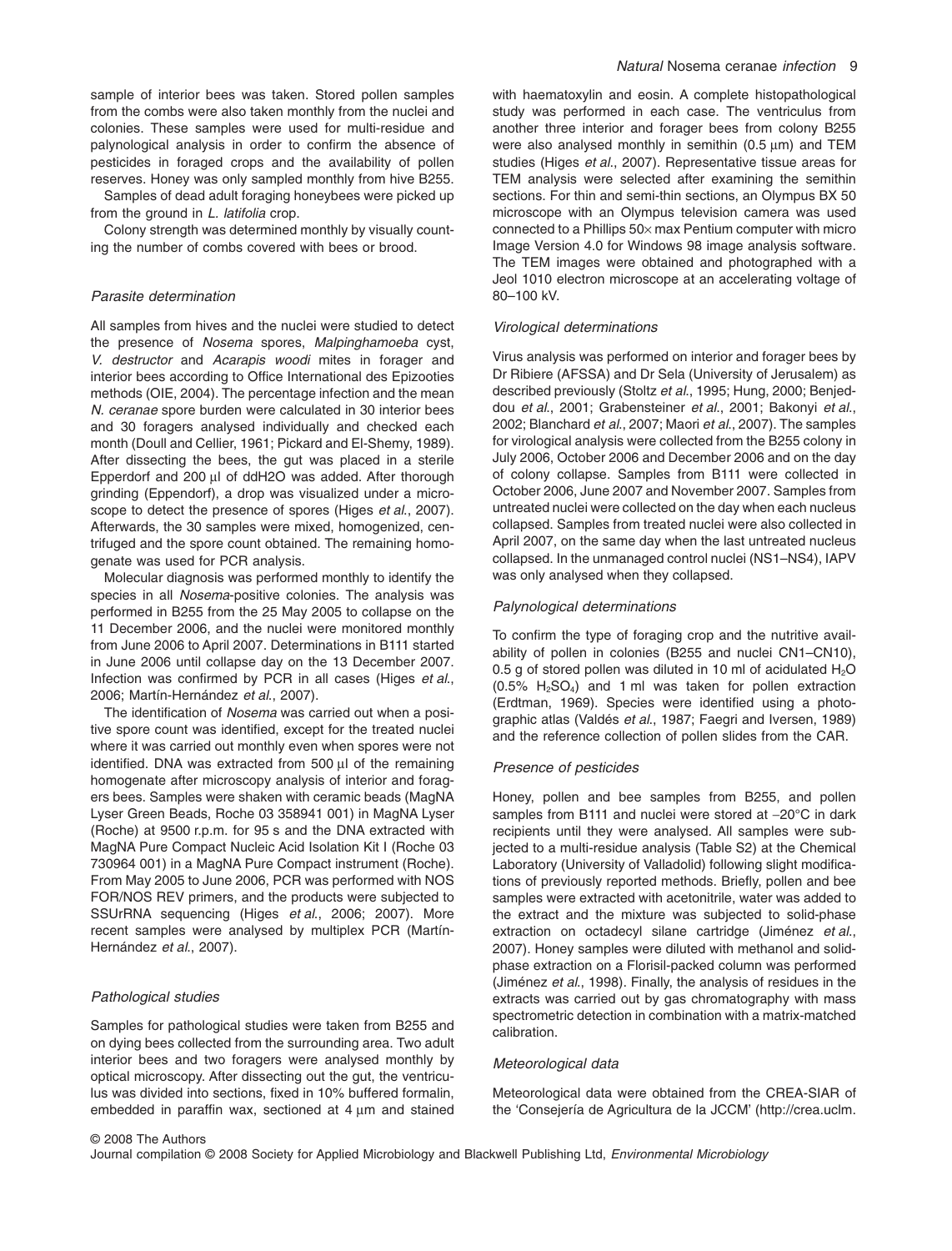es/~siar/datmeteo/resu\_hist.php). Monthly rainfall and temperatures were recorded by standard procedures.

# *Statistical analysis*

Pearson correlations (two-tailed, *P* < 0.01 level) were obtained to determine the relationship between the percentage infection and the mean spore counts in forager and interior bees, the brood combs, the combs with bees and the meteorological data in B255 colony. A principal components analysis for categorical data, CATPCA, was used to determine the relationship between multiple parameters derived from measurements on B255, and the variables were transformed with an optimal scaling process and subsequently correlated. The relationships between the data are represented in a component loading graph. A multiple linear regression analysis was performed in which the choice of predictive variables was carried out automatically selecting the best-fit model. The relationships were established between a criterion variable (frames full of bees and brood combs) and a set of predictors (percentage infection of interior and forager bees, temperatures and monthly rainfall). Statistical analyses were performed using SPSS 15.0.1 and SAS 9.1 for Windows XP.

To compare colonies from the second response trial, data were grouped as uninfected colonies  $(n = 17)$ , infected and treated  $(n = 18)$  and infected and untreated  $(n = 15)$  at the moment the trial commenced. To study the dependence of these groups upon bee health, the statistical analysis was cross-tabulated. Chi-squared tests (*P* < 0.01) and a correspondence analysis were used to calculate the exact probabilities. To perform these analyses, a variable related to bee health at the end of the trial was established with different levels.

# **Acknowledgements**

We thank M. Ribière, F. Schurr and I. Sela for the virological analysis; F. A. Rojo Vázquez, N. Azpiazu, A. Alonso, C. del Águila, L. Prieto and M. Spivak for reviewing the manuscript; M.L. García and A. Fernández for image-processing. R.M-H. and A.V.G.-P. were co-financed by the Junta de Comunidades de Castilla-La Mancha (JCCM) and INIA-European Social Fund. The work reported here was supported by JCCM and Ministerio de Agricultura, Pesca y Alimentación (API/FEGA-MAPYA FOUNDS).

# **References**

- Amdam, G.A., and Omholt, W. (2003) The hive bee to forager transition in honeybee colonies: the double repressor hypothesis. *J Theor Biol* **223:** 451–464.
- Bakonyi, T., Frakas, R., Szendroi, A., Dobos-Kovacs, M., and Rusvai, M. (2002) Detection of acute bee paralysis virus by RT-PCR in honeybee and *Varroa destructor* field samples: rapid screening of representative Hungarian apiaries. *Apidologie* **33:** 63–74.
- Benjeddou, M., Leat, N., Allsopp, M., and Davison, S. (2001) Detection of acute paralysis virus and black queen cell

virus from honeybees by reverse trasciptase PCR. *Appl Environ Microbiol* **67:** 2384–2387.

- Blanchard, P., Ribiere, M., Celle, O., Lallemand, P., Schurr, F., Olivier, V., *et al.* (2007) Evaluation of a real-time twostep RT-PCR assay for quantitation of Chronic bee paralysis virus (CBPV) genome in experimentally-infected bee tissues and in life stages of a symptomatic colony. *J Virol Methods* **141:** 7–13.
- Chauzat, M.P., Higes, M., Martín-Hernández, R., Meana, A., Cougoule, N., and Faucon, J.P. (2007) Presence of *Nosema ceranae* in French honeybee colonies. *J Apic Res* **46:** 127–128.
- Chen, Y., Pettis, J.S., Collins, A.M., and Feldlaufer, M.F. (2006) Prevalence and transmission routes of honey bee viruses. *App Environ Microbiol* **72:** 606–611.
- Chen, Y., Evans, J.D., Smith, I.B., and Pettis, J.S. (2008) *Nosema ceranae* is a long-present and wide-spread microsporidian infection of the European honey bee (*Apis mellifera*) in the United States. *J Invertebr Pathol* **97:** 186– 188.
- Chen, Y.P., and Siede, R. (2007) Honey bee virus. *Adv Virus Res* **70:** 33–80.
- Cox-Foster, D.L., Conlan, S., Holmes, E., Palacios, G., Evans, J.D., Moran, N.A., *et al.* (2007) A metagenomic survey of microbes in honey bee colony collapse disorder. *Science* **318:** 283–287.
- Doull, K.M., and Cellier, K.M. (1961) A survey of the incidence of *Nosema* disease (*Nosema apis* Zander) of the honey bee in South Australia. *J Insect Pathol* **3:** 280–288.
- El-Shemy, A.A.M., and Pickard, R.S. (1989) *Nosema apis* Zander infection levels in honeybees of known age. *J Apic Res* **28:** 101–106.
- Erdtman, G. (1969) *Handbook of Palynology. An Introduction to the Study of Pollen Grains and Spores*. Copenhagen, Denmark: Munksgaard.
- Faegri, K., and Iversen, J. (1989) *Textbook of Pollen Analysis, IV Edition.* Faegri, K., Kaland, P.E., Krzywinski, K. (eds). Chichester, USA: John Wiley & Sons.
- Faucon, J.P., Mathieu, L., Ribiere, M., Martel, A.C., Drajnudel, P., Zeggane, S., *et al.* (2002) Honey bee winter mortality in France in 1999 and 2000. *Bee World* **83:** 13–23.
- González, R. (2007) *Crisis Apícola Argentina: se estima más de 1 450 000 colmenas muertas.* [WWW document]. URL [http://www.noticiasapicolas.com.ar.](http://www.noticiasapicolas.com.ar)
- Grabensteiner, E., Ritter, W., Carter, M.J., Davison, S., Pechhacker, H., Kolodziejek, J., *et al.* (2001) Sacbrood virus of the honeybee (*Apis mellifera*): rapid identification and phylogenetic analysis using reverse transcription-PCR. *Clin Diagn Lab Immunol* **8:** 93–104.
- Hassanein, M.H. (1953) The influence of infection with *Nosema apis* on the activities and longevity of the worker honeybee. *Ann Appl Biol* **40:** 418–423.
- Higes, M., Martín, R., Sanz, A., Alvarez, N., Sanz, A., Garcia, M.P., and Meana, A. (2005) El síndrome de despoblamiento de las colmenas en España. Consideraciones sobre su origen. *Vida Apícola* **133:** 15–21.
- Higes, M., Martín, R., and Meana, A. (2006) *Nosema ceranae*, a new microsporidian parasite in honeybees in Europe. *J Invertebr Pathol* **92:** 93–95.
- Higes, M., García-Palencia, P., Martín-Hernández, R., and

© 2008 The Authors